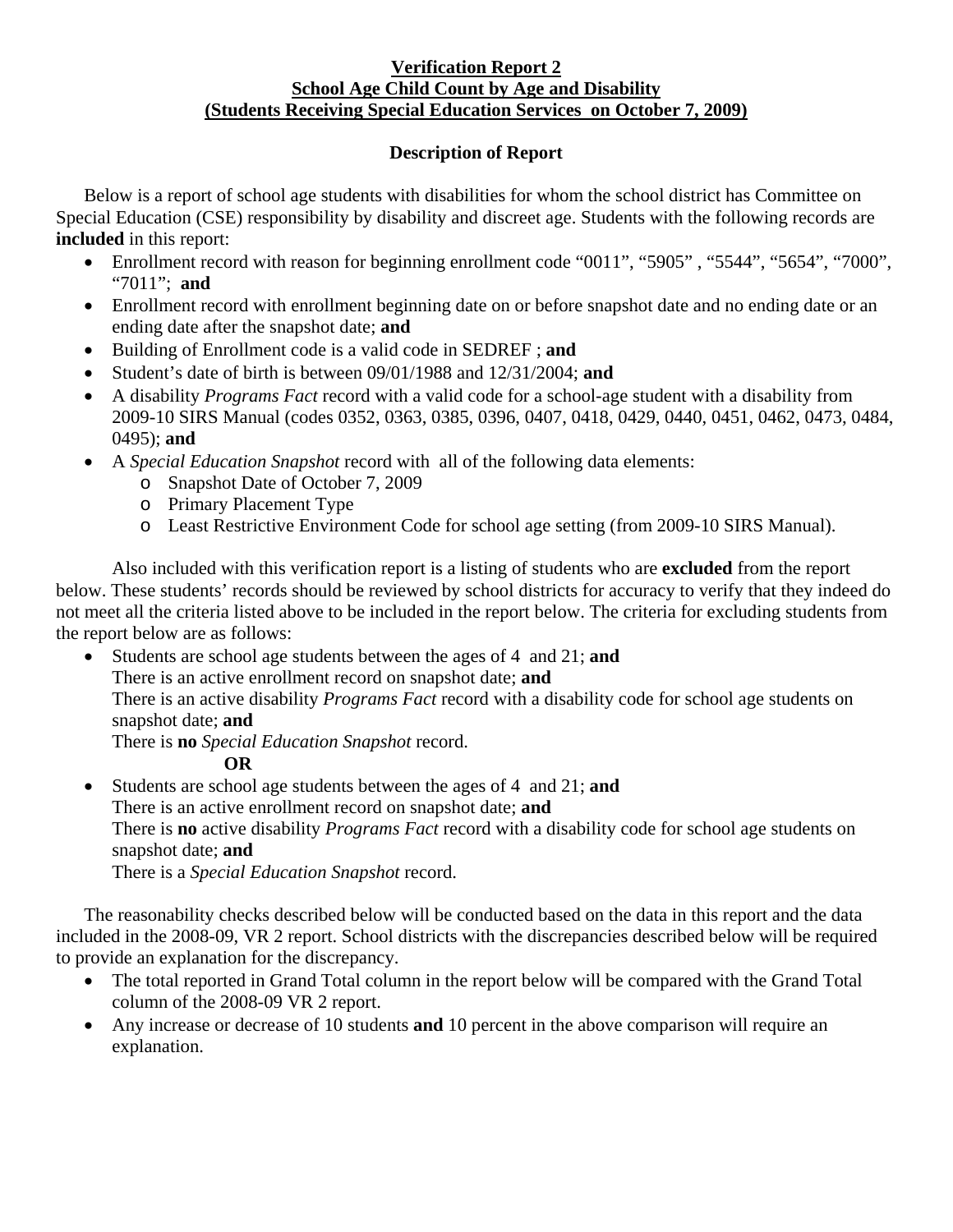## **Verification Report 2 School Age Child Count by Age and Disability (Students Receiving Special Education Services on October 7, 2009)**

**Directions:** Please review the data below to verify each student's disability and age as of October 7, 2009 for all school age students with disabilities (aged 4-21) for whom your district has CSE responsibility and who were receiving special education services on the snapshot date. The links below the numbers in each cell provide a list of students that meet the criteria to be included in the report. Also, please review your school district's report of students excluded from this report. **If corrections are needed to this report, please resubmit your district files with the necessary corrections to the Regional Information Center (or the data warehouse for large cities) during the verification time period.** 

|                       |                                            | Age as of October 7, 2009 |      |      |                          |          |   |                |                           |                |                     |  |               |               |                |            |                |                |                |
|-----------------------|--------------------------------------------|---------------------------|------|------|--------------------------|----------|---|----------------|---------------------------|----------------|---------------------|--|---------------|---------------|----------------|------------|----------------|----------------|----------------|
| Line<br><b>Number</b> | <b>Disability</b><br>(As of Snapshot Date) | 4                         | l LO | l Co | $\overline{\phantom{0}}$ | $\infty$ | ത | $\overline{C}$ | $\overline{\overline{L}}$ | $\overline{2}$ | $ z $ $\frac{1}{4}$ |  | $\frac{6}{7}$ | $\frac{9}{5}$ | $\frac{8}{10}$ | <u>ြင္</u> | $\overline{5}$ | $\overline{2}$ | Grand<br>Total |
| 01                    | Autism                                     |                           |      |      |                          |          |   |                |                           |                |                     |  |               |               |                |            |                |                |                |
| 02                    | Emotional<br>Disturbance                   |                           |      |      |                          |          |   |                |                           |                |                     |  |               |               |                |            |                |                |                |
| 03                    | Learning Disability                        |                           |      |      |                          |          |   |                |                           |                |                     |  |               |               |                |            |                |                |                |
| 04                    | <b>Mental Retardation</b>                  |                           |      |      |                          |          |   |                |                           |                |                     |  |               |               |                |            |                |                |                |
| 05                    | Deafness                                   |                           |      |      |                          |          |   |                |                           |                |                     |  |               |               |                |            |                |                |                |
| 06                    | <b>Hearing Impairment</b>                  |                           |      |      |                          |          |   |                |                           |                |                     |  |               |               |                |            |                |                |                |
| 07                    | Speech or Language<br>Impairment           |                           |      |      |                          |          |   |                |                           |                |                     |  |               |               |                |            |                |                |                |
| 08                    | Visual Impairment<br>(includes Blindness)  |                           |      |      |                          |          |   |                |                           |                |                     |  |               |               |                |            |                |                |                |
| 09                    | Orthopedic<br>Impairment                   |                           |      |      |                          |          |   |                |                           |                |                     |  |               |               |                |            |                |                |                |
| 10                    | Other Health<br>Impairment                 |                           |      |      |                          |          |   |                |                           |                |                     |  |               |               |                |            |                |                |                |
| 11                    | <b>Multiple Disabilities</b>               |                           |      |      |                          |          |   |                |                           |                |                     |  |               |               |                |            |                |                |                |
| 12                    | Deaf-Blindness                             |                           |      |      |                          |          |   |                |                           |                |                     |  |               |               |                |            |                |                |                |
| 13                    | <b>Traumatic Brain</b><br>Injury           |                           |      |      |                          |          |   |                |                           |                |                     |  |               |               |                |            |                |                |                |
| 14                    | Total (Lines 1-13)                         |                           |      |      |                          |          |   |                |                           |                |                     |  |               |               |                |            |                |                |                |